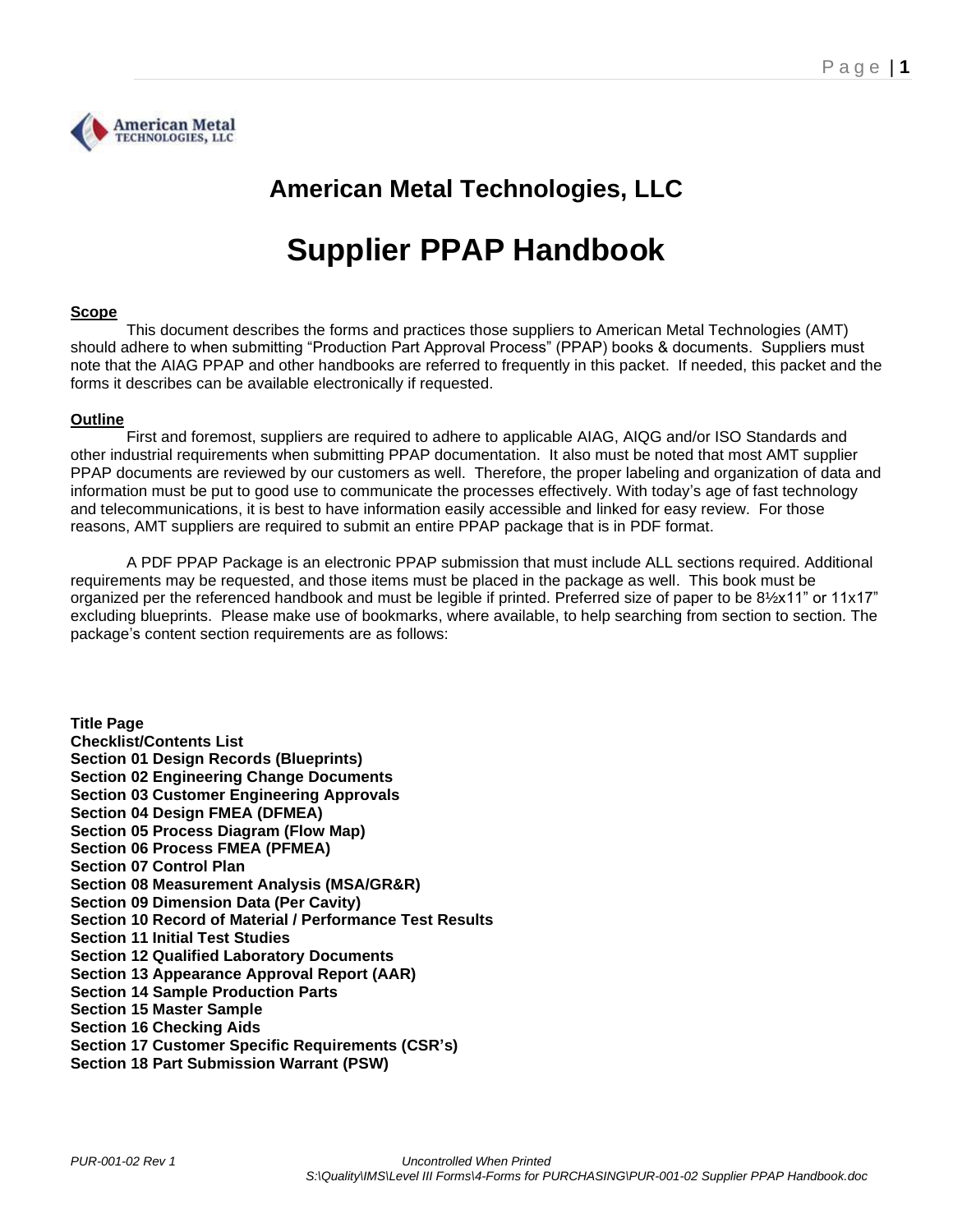# **Here is a summary of the subjects involving the packaged PPAP.**

# **Title Page**

The first page of the book must be a title page that contains the following information:

- Supplier name
- Customer *(American Metal Technologies)*
- Customer's Customer *(if known)*
- Part number & blueprint revision
- Part name/description
- *Suppliers may include company logos and such on this page.*

# **Checklist/Contents**

This page is used to show what sections of the PPAP book are included (based on PPAP level). The part number and revision, as well as a "checked" list of the sections included.

# **Section 1 - Design Records for Details**

This section must include an up to date, released "bubbled" print that reflects the full layout dimensionals shown in Section 9. Bubbled print means that all items that apply to supplier manufacturing must be numbered or itemized for ease of reference. Suppliers may choose to use prints that AMT has bubbled, or they may choose their own.

# **Section 2 - Authorized Engineering Change Documents**

This section must include ANY engineering changes that are requested or were authorized, that do not adhere to the current blueprint being PPAP'ed. This section must include detailed information of what and when the item(s) will/have been changed. This may include any presentations, specs, e-mails, or other documentation that may explain the issues.

# **Section 3 - Customer Engineering Approval**

This section includes e-mails or signed documentation that shows that the changes requested from Section 2 are/were approved.

## **Section 4 - Design FMEA**

This section contains the Design Failure Mode and Effects Analysis. This would be received from AMT or their customer and should be placed into the PPAP book.

## **Section 5 - Process Flow Diagram**

This section contains the supplier's process flow diagram also known as the flow map. This diagram, which may span over several pages, should depict the supplier's process in its entirety (Receiving, Manufacturing, Inspection, Shipping, etc.). The process steps should be labeled and numbered to track the process steps in the PFMEA (Section 6) and Control Plan (Section 7). Processes that need several pages should be linked so that process can be followed correctly. When there are separate (sub) processes that lead to a main process (sand cast mold making and sand cast core making) it may be best to have those linked in parallel on the same sheet as shown in Picture 1.

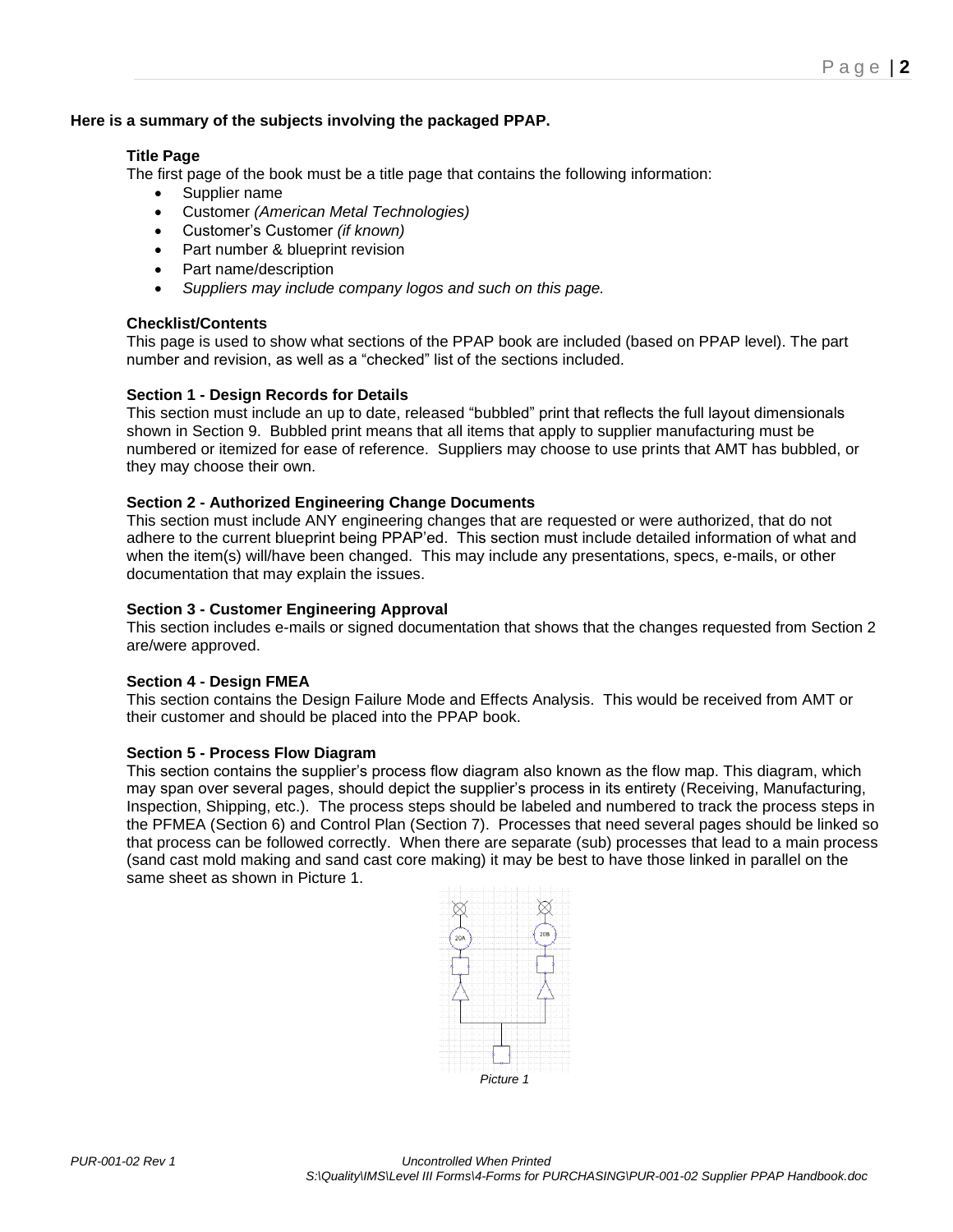# **Section 6 - Process FMEA**

This section contains the supplier's Process Failure Mode and Effects Analysis chart. This should follow the supplier's process in its entirety (Receiving, Manufacturing, Inspection, Shipping, etc.). The process steps should be labeled and numbered to track the Process Flow Diagram in Section 5. Special Impact Characteristics (SIC), High Impact Characteristics (HIC), and other means of high interest to a customer should be noted in the CLASS column of the chart. The scales in which this chart operates are very important. For each of the three scales (severity, occurrence, and detection) a factor of 1 is highly unlikely. This tends to mean that your process is either nearly perfect in occurrence or detection (doubtful unless proven), or that the severity is negligible. A factor of 9 or 10 states that either there are some poor process faults for occurrence or detectable capabilities should be improved, or there are some serious safety issues that need to be addressed. In either case, please be aware of how exactly you show and grade your process.

#### **Section 7 - Control Plan**

This section contains the supplier's Process Control Plan chart. This section should follow process steps listed in the Process Flow Diagram (Section 5) and the Process FMEA (Section 6). ALL dimensions that are bubbled on the print including items that are not on the print that pertain to your process should be shown here, as well as the means you use to control them, and how frequent your checks are. Remember that more critical dimensions may have a higher check frequency. Special Impact Characteristics (SIC), High Impact Characteristics (HIC), and alike should be shown in the SPECIAL CHAR. CLASS column of the chart.

#### **Section 8 - Measurement System Analysis Studies**

This section includes any Gage Repeatability & Reproducibility (GR&R) studies that are requested by AMT. These include attribute (gages that involve only a yes or no answer only) and variable (gages with readings that vary) GR&R studies. Critical dimensions should have a GR&R study when applicable. Customers may require all gages used to validate product to require a GR&R. The AIAG handbook is useful for detailing methods for validation. Rule of thumb is attribute GR&R's uses a 100-piece study & variable GR&R's use the ten pieces, checked by three people, three different times that gather 90 total readings and use the ANOVA method. \*Note that percentages for Total Gage R&R under % Study Variation and % Tolerance should be ≤20%. It is highly preferred to have all variable GR&R studies done using Minitab® software. A combined GR&R and capability data summary should be in your first page(s). The summary should be in order with the data, and the capability data separated by cast cavity or similar.

## **Section 9 - Dimensional Results**

This section must include a full dimensional report. It must include bubbled print items and other critical dimensions that may not be shown on the print. Five pcs. from each cavity are required. When casting features are not fully dimensioned on the print, the casting supplier must provide a full-part laser scan inspection with one piece per cavity that will compare all casting features to the master 3D CAD Data File. The inspection will include casting profile tolerances back to the datum plan. A detailed laser scan inspection report must be provided with the full dimensional report. If an item is shown out of tolerance, please list a brief explanation. For example, if a measurement is shown long on a cast face that will be machined, please write "Machine Stock" next to the measurement. Material specifications itemized on print must be noted as OK if specifications are met. However, material specification details should be placed in Section 10, which will be discussed later in Section 10. You must contact AMT Supplier Quality before submitting any PPAP that has any out-of-print conditions.

## **Section 10 - Records of Material/ Performance Test Results**

This section includes material certifications and information (hardness, tensile strength, composition, salt tests etc.). Use a competent testing source with the correct scope and credentials. Submitted parts MUST be noted exactly and meet the material specifications stated on the print. Scaled x-ray pictures or scratch tests with details of what is shown should be placed in this section. Your suppliers of materials for parts should have their own PPAP shown here as well. For example, Supplier XYZ makes a valve that gets assembled into your part number 123, and you ship 123 to AMT, then you need a PPAP from supplier XYZ included.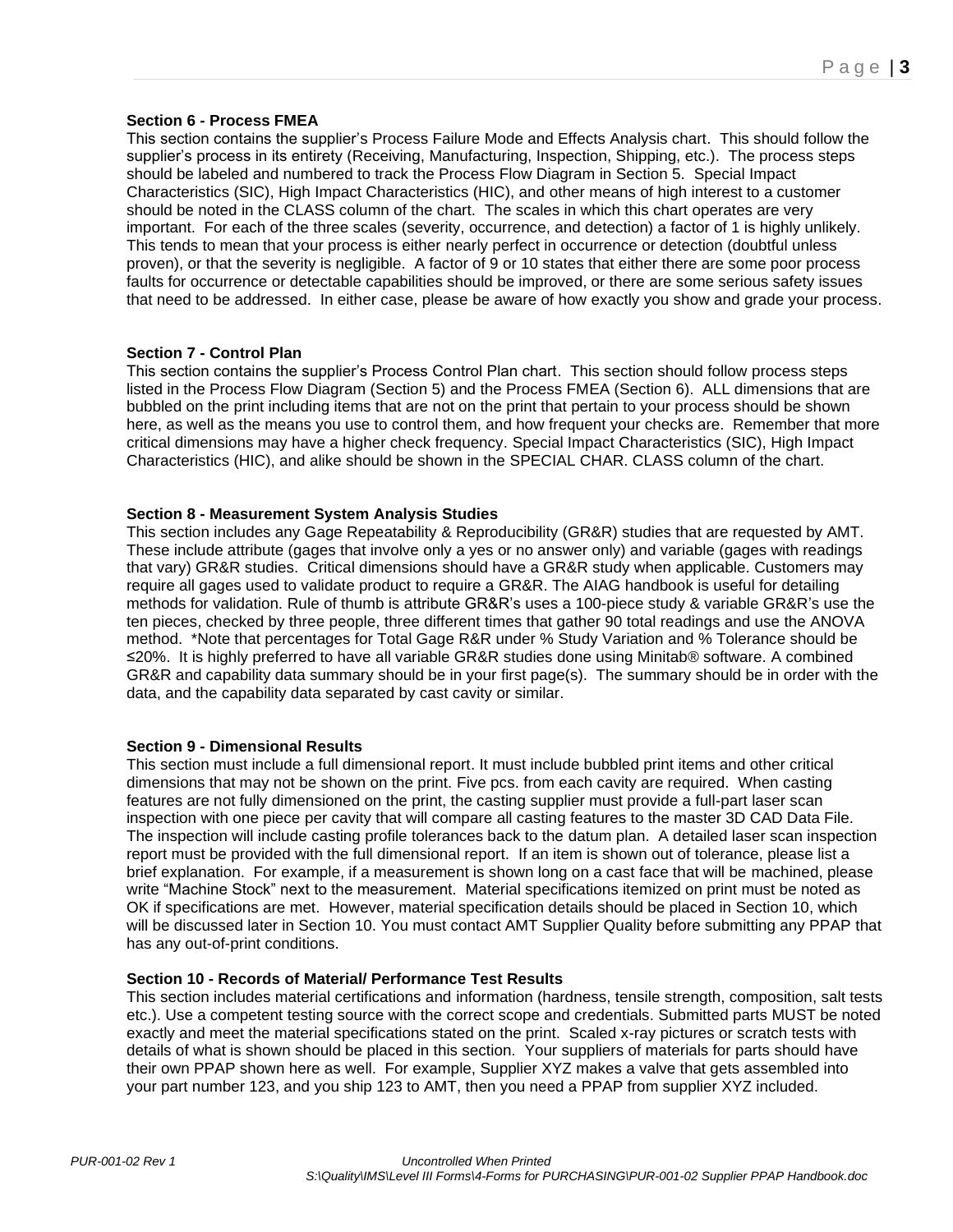# **Section 11 – Initial Process Studies**

This section contains the capability study data. Capability studies must be done on critical measurements unless otherwise directed by AMT. The data should be separated by cavity. Results should be summarized in the same order as the GR&R and capability data summary in Section 8. It is highly preferred to have all capability studies done using Minitab® software. Limits for the studies should be observed as the following unless otherwise directed: All linear dimensions and angles tied back to a true position should have a minimum CPK & PPK of 1.0. All other true positions should have a minimum CPK & PPK of 1.67

#### **Section 12 - Qualified Laboratory Documents**

This section must include all supplier(s) TF, AS and ISO certifications, quality lab capabilities, and reaction plans used. If suppliers choose to use any outside sources for part dimensional verifications permanently or just for PPAP then those sources Qualified Lab Documents are required also.

#### **Section 13 - Appearance Approval Report (AAR)**

This section should contain a filled out and signed Appearance Approval Report. If not required, leave this section blank.

#### **Section 14 - Sample Production Parts**

This page provides the documentation of the requested sample amount of PPAP parts that were supplied to AMT.

#### **Section 15 - Master Sample**

Confirmation page stating that the master sample PPAP parts (each cavity) will be preserved at the supplier's facility for future referencing.

#### **Section 16 - Checking Aides**

Gaging, packaging, or other "checking aides" instructions used on the floor are reported here.

#### **Section 17 - Customer Specific Requirements**

A weight study with an average of 10 pieces in units of kilograms and Run-At-Rate details are posted here. Suppliers must include pictures of tooling owned by the customer. Make the view far enough away to show the whole tool, then include close ups of the ID tags. Include all specifications from the customer used to manufacture the parts so that data can be analyzed properly.

## **Section 18 – Part Submission Warrant**

Purchase Submission Warrant (PSW) must be inserted here. Unless otherwise discussed, all suppliers must submit an AIAG version of a PSW. All sections detailing this PPAP must be completed, use "N/A" for sections that don't require information. If a dimensional reading is out justly, a print change is requested, or if the parts were made incorrectly, make sure to check the "NO" box under "Submission Results" (Picture 2) and state why under "Explanation/Comments". For Mold / Cavity / Production Process, enter these details: Cast Type, Cavity #'s, and a brief process flow description. Here is an example: Sand Cast / Cavities 4-6 / Mold, Pour, Shake, Heat Treat, Blast, Clean, Pack.

| $\bullet$ $\Box$<br>Part Submission Warrant                                                                                                                                                            |                                                                                                                                                                   |
|--------------------------------------------------------------------------------------------------------------------------------------------------------------------------------------------------------|-------------------------------------------------------------------------------------------------------------------------------------------------------------------|
| <b>Cut Facturer 1999 Market 1999</b><br><b>Facilities</b>                                                                                                                                              |                                                                                                                                                                   |
| <b>Barriet State School</b><br>test Richt II.<br><b>England with a factor</b>                                                                                                                          |                                                                                                                                                                   |
| <b><i>International International Partners</i></b>                                                                                                                                                     |                                                                                                                                                                   |
| <b>Manufacturer</b><br><b>December 24 Diego Levil</b><br><b><i><u><u><b>Russian Bullet</b></u></u></i></b>                                                                                             |                                                                                                                                                                   |
| $   -$<br>DELING TON MUSEUM AND HEIGHT TOOLS<br>CAST DIREK SUBMITTA L. AIP DRING TADA                                                                                                                  |                                                                                                                                                                   |
| <b>Call Corp. In Link Street, The</b>                                                                                                                                                                  | SURMISSION RESIILTS                                                                                                                                               |
| <b>TOTALS</b>                                                                                                                                                                                          | The results for $\boxtimes$ dimensional measurements $\boxtimes$ material and functional tests $\Box$ appearance criteria $\boxtimes$ statistical process package |
| as Trace a Middle Fact                                                                                                                                                                                 |                                                                                                                                                                   |
| Cira, Cira<br>for converting to Edmonton Concert devote two research<br><b>NA 100 FL 95% c 174 Adm to 5 FL</b>                                                                                         | These results meet all design record requirements: [8] YES [3] NO (If "NO" - Explanation Required)                                                                |
| De De Do<br>to advertise to the short-th survey in 100 metro reduc-<br><b>NUMBER OF STREET COLLEGE AND</b>                                                                                             | Mold / Cavity / Production Process                                                                                                                                |
| <b><i>STANDARD</i></b><br>There is follow for the first in Terms<br><b>No Russia w Steeld Scott Corp.</b><br><b>Transport Property</b>                                                                 | $\overline{+}$                                                                                                                                                    |
| Sales Tarola Returned Tal-Actions: a stilling<br><b><i><u><i><u><b>Assember Bossels</b></u></i></u></i></b><br><b><i><u>Departure</u></i></b> of Theoremsen<br>Party and cost a technical couple       |                                                                                                                                                                   |
| <b>Testimological Library Common</b><br><b>Car cheese made</b>                                                                                                                                         | <b>DECLARATION</b>                                                                                                                                                |
| <b>ENGINEERING CARD COMPANY</b><br>Lost - Personal with Assemblance land at Assemblance fund at the two area                                                                                           |                                                                                                                                                                   |
| 1447. Extenditure prints a firms wanted for strong wants.                                                                                                                                              | I affirm that samples represented by this warrant are representative of our parts which were made by a process that meets all Production Part                     |
| THE RESIDENCE IN COLUMN 2 IS NOT THE OWNER.<br>Louis Caracteristics and a school and construction to a school and a state for the detection business                                                   |                                                                                                                                                                   |
| <b><i>A PRODUCT STATE AND THE</i></b><br>Newslet 17 Abrova resources 17 Instituted behind the Company time. Classical enterprises                                                                      | Approval Process Manual 4 <sup>n</sup> Edition Requirements. I further affrm that these samples were produced at the production rate of<br>/24 hours.             |
| Secretary American Div Dr. and beneficial<br><b>Rent Grobe Productor Presence</b>                                                                                                                      |                                                                                                                                                                   |
| <b>BALLASTER</b><br>offer the three parties responsible for experimental professional distance and in company for responsibility of                                                                    | also certify that documented evidence of such compliance is on file and available for review. Thave noted any deviations from this declaration                    |
| for her not finance blood on himse descriptions. I have after the man models and contact of the materials are a<br>They I do not the became adopt and senders to a few and endeath as not the contract |                                                                                                                                                                   |
| <b>British Text Pre de Temper India</b><br><b><i>EDITOR TOWARD AT UNK</i></b>                                                                                                                          | below.                                                                                                                                                            |
|                                                                                                                                                                                                        |                                                                                                                                                                   |
| keep because Funlanges mead probabilities of the Clinical China Clinical<br><b>Engineer Advised luxures</b>                                                                                            |                                                                                                                                                                   |
| <b>BASE REL</b>                                                                                                                                                                                        | EXPLANATION/COMMENTS:                                                                                                                                             |
| <b>CONTINUES CONTRACTOR</b>                                                                                                                                                                            |                                                                                                                                                                   |
| <b>That Away Sources</b>                                                                                                                                                                               |                                                                                                                                                                   |
| <b>All Contracts</b><br><b>Support Service Supporters and only</b>                                                                                                                                     |                                                                                                                                                                   |
|                                                                                                                                                                                                        |                                                                                                                                                                   |
|                                                                                                                                                                                                        |                                                                                                                                                                   |

Picture 2